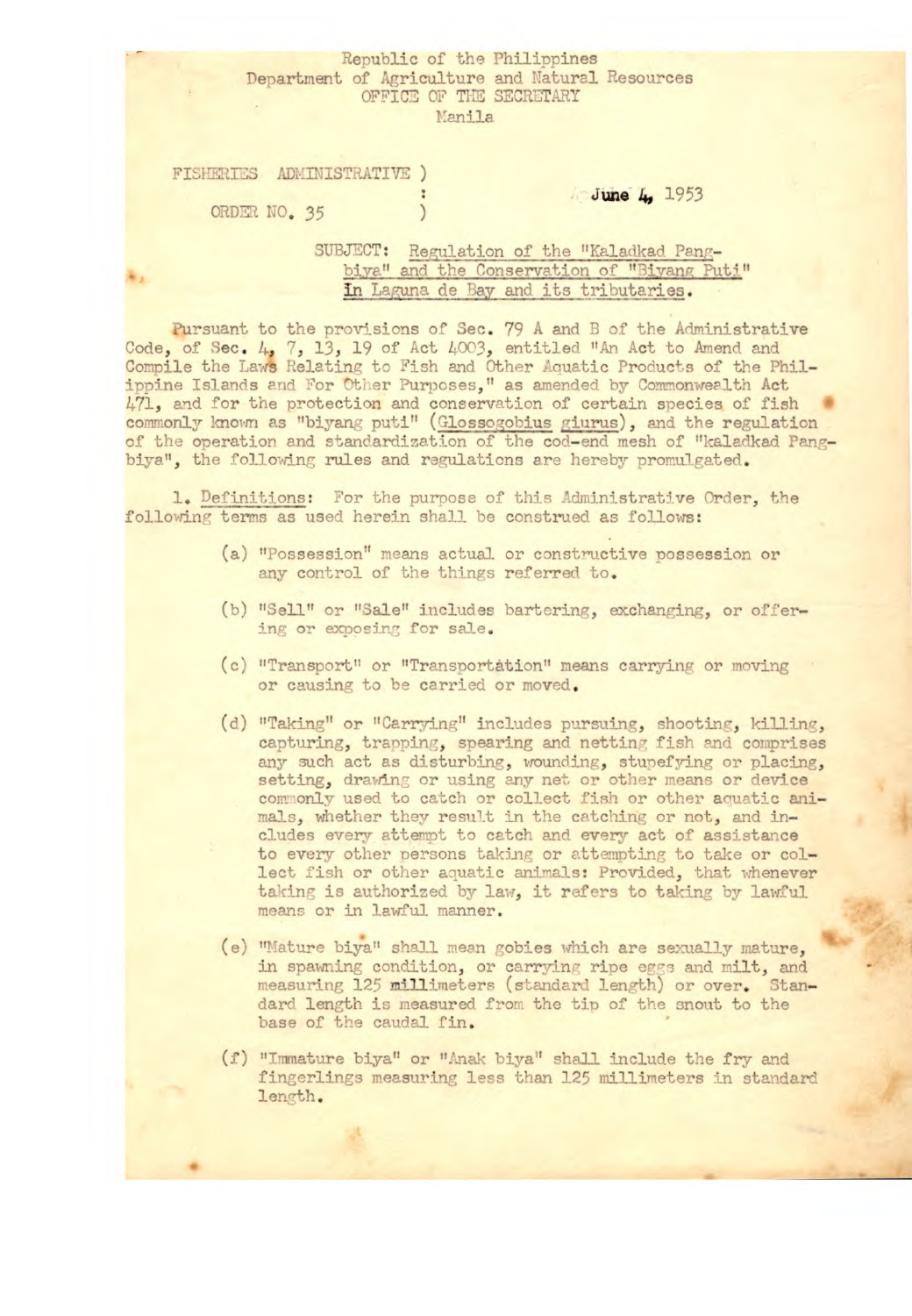- (g) "Kaladkad pangbiy&' or "Bayakus" shall mean the dredgetrawl gear consisting of a cylindrical net fitted into a sled-like iron frame towed by a sailboat or motorized craft, and used in the catching of biya and other demersal fishes in Laguna de Bay.
- (h) "Cod-end" or "Bulsa" shall mean the impounding or landing end of the net proper.
- (i) "Fish trawls" shall include all kinds of trawling gear namely, Japanese utase, otter trawl and paranzella used in the catching of demersal fish, towed by a sailboat or motorized craft.
- (j) "Abuyan" shall mean a kind of drive-in net using dog chain scareline, hauled in manually or by two converging motorized crafts.

# 2, Restrictions:

- (a) No fish corrals, traps, or any device shall be set, constructed or placed across any river, or stream which connects an inland body of water with the Laguna Lake without allowing enough space which in no case shall be less than ten meters for the free passage of full-grown biya to enable them to reach the spawning or breeding grounds.
- (b) No fish corral, fish trap, or "baklad" shall be constructed within 100 meters of another unless they belong to the same licensee, but in no case shall they be less than 60 meters apart.

## 3. Prohibitions:

- (a) It shall be unlawful for any person, association or corporation to catch or cause to be caught in Laguna de Bay and its tributaries, or purchase, sell, offer or expose for sale "immature biya" measuring less than 125 millimeters long (standard length), except as provided in Section 4 of this Administrative Order. Immature fish that may be included with other kinds of fish in a haul or catch should be set free immediately without killing or hurting them.
- (b) It shall be illegal to use a cod-end of "kaladkad pangbiya" or "bayakus", or the landing bag (bulsa) of "abuyan" with a mesh of less than 35 millimeters stretched out. Mesh is measured diagonally between tuo opposite knots.
- (c) The frontal opening of the mouth of the frame of the "kaladkad pangbiya" shall be not more than 120 centimeters wide and 20 centimeters high.

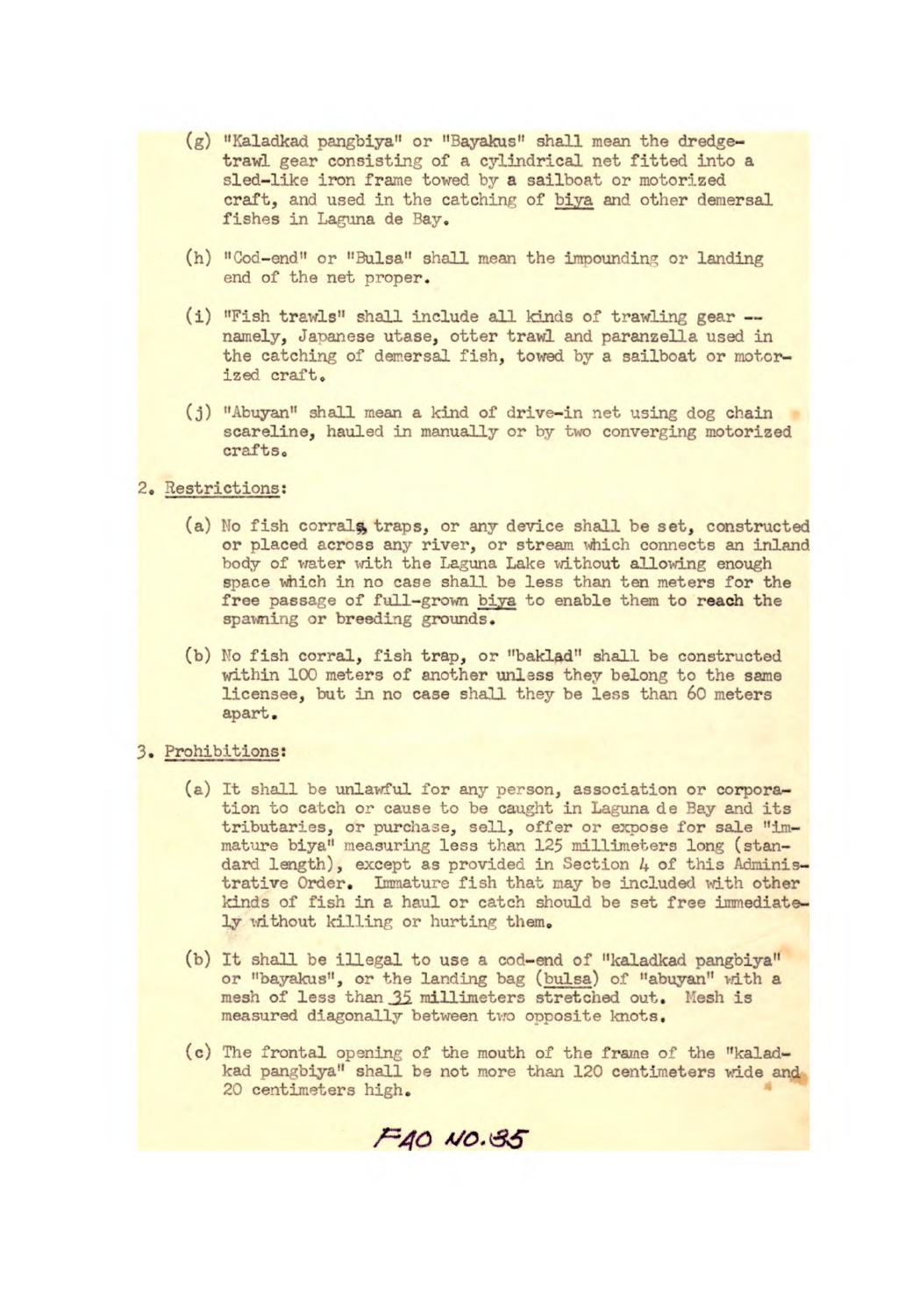- (d) The following fish trawls namely, beam trawl, otter trawl and paranzella are prohibited to operate in Laguna de Bay and its tributaries.
- (e) The operation of "kaladkad pangbiya" shall be unlawful during night time, or from five o'clock post-meridian to five o'clock ante-meridian.

### 4. Exemptions:

- (a) The secretary of Agriculture and Natural Resources may grant, free of charge, to any person, association, institution or corporation of good repute, a permit to catch or cause to be caught biya of any size and age and to operate any trawling gear otherwise prohibited in this Administrative Order, provided they are used exclusively for scientific, or educational purposes and subject to such conditions and limitations as the Secretary of Agriculture and Natural Resources may prescribe for the proper conservation of this species.
- (b) Persons catching biya of any size and age under the aforesaid licenses but found using them for purposes other than those specified in the licenses or permits shall be subject to the same penalty as if no permit had ever been granted.

5. nforcement: For the purpose of enforcing the provisions of this Administrative Order and of such regulations as may hereafter be promulgated, fish wardens and inspectors, members of the Philippine Navy, members of the Philiopine Constabulary and Philippine Army, members of the provincial, city, municipal and municipal district police, members of the secret service force, harbor police and inspectors, guards and wharfingers of the Bureau of Customs, Internal Revenue officers and agents, officers of Coast Guard Cutters, lighthouse keepers, and such other competent officials, employees or persons as may be designated in writing by the Secretary of Agriculture and Natural Resources, are hereby made deputies by said Department Head and empowered:

(a) To ascertain whether or not persons found engaged in fishing for biya or full-grown biya fry are duly provided with licenses or permits required in this Administrative Order.

(b) To arrest any person found committing or attempting to commit an offense against the provisions of this Administrative Order.

**(c) To seize** or confiscate, when deemed necessary, for evidence or for such purposes as the Secretary of Agriculture and Natural Resources or his duly authorized representative may consider advisable, any fishing gear or apparatus or fishing equipment used